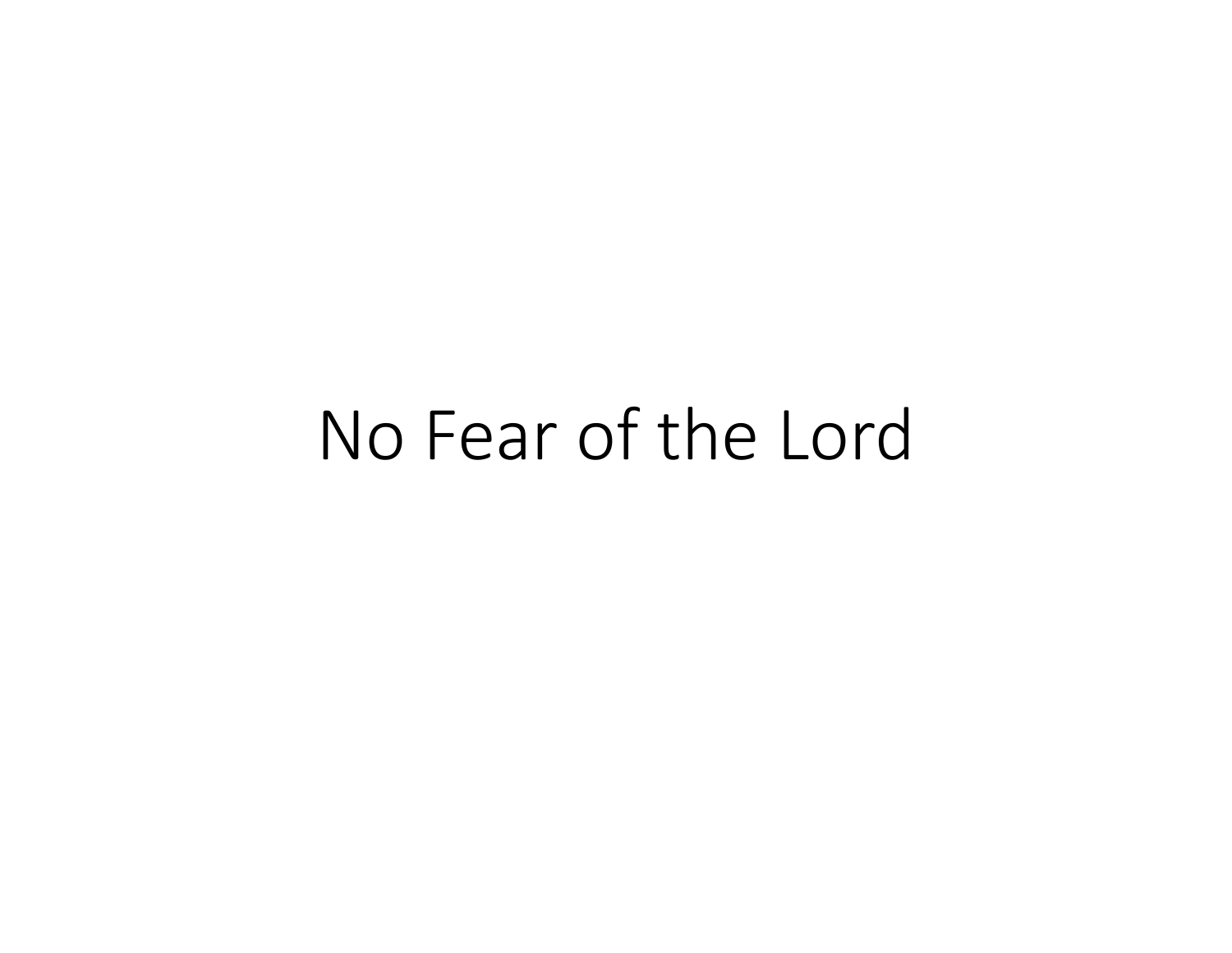Fear of the Lord Defined and Illustrated

- There are numerous terms in the scriptures that create a pause: this is one of them.
	- Eccl. 12:13 "fear God, and keep his commandments"
	- 1 Jn. 4:18 "There is no fear in love: but perfect love casteth out fear, because fear hath punishment; and he that feareth is not made perfect in love."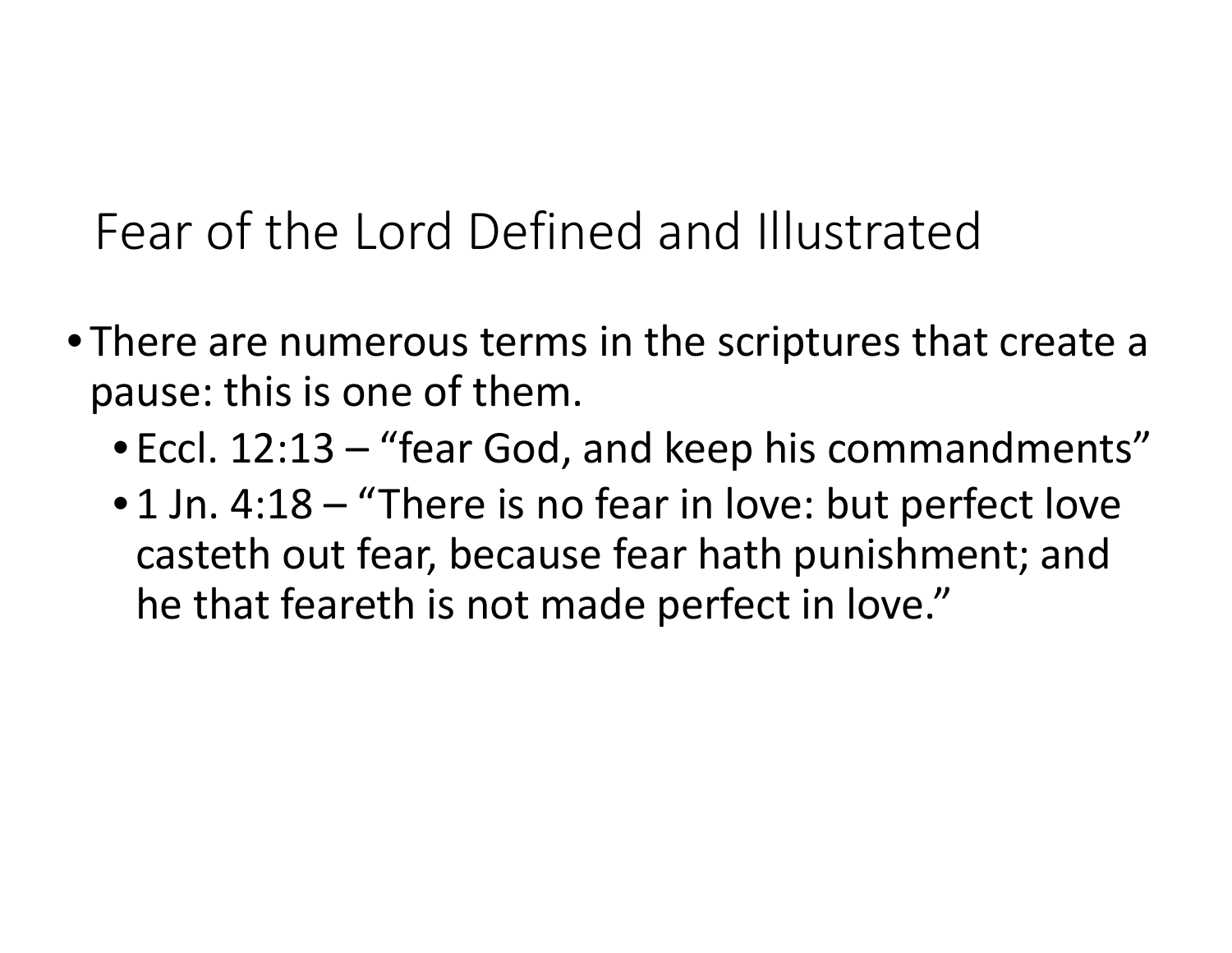Fear of the Lord Defined and Illustrated

- The "fear of God," or the "fear of Jehovah," will resonate upon the conscience and the heart of the reader with a variety of definitions:
	- 2 Chron. 17:9-10 "the fear of the Lord fell upon all the kingdoms of the land…"
	- Acts 5:11 "A great fear came upon the whole church"
	- Heb. 10:31 "It is a fearful thing to fall into the hands of the living God."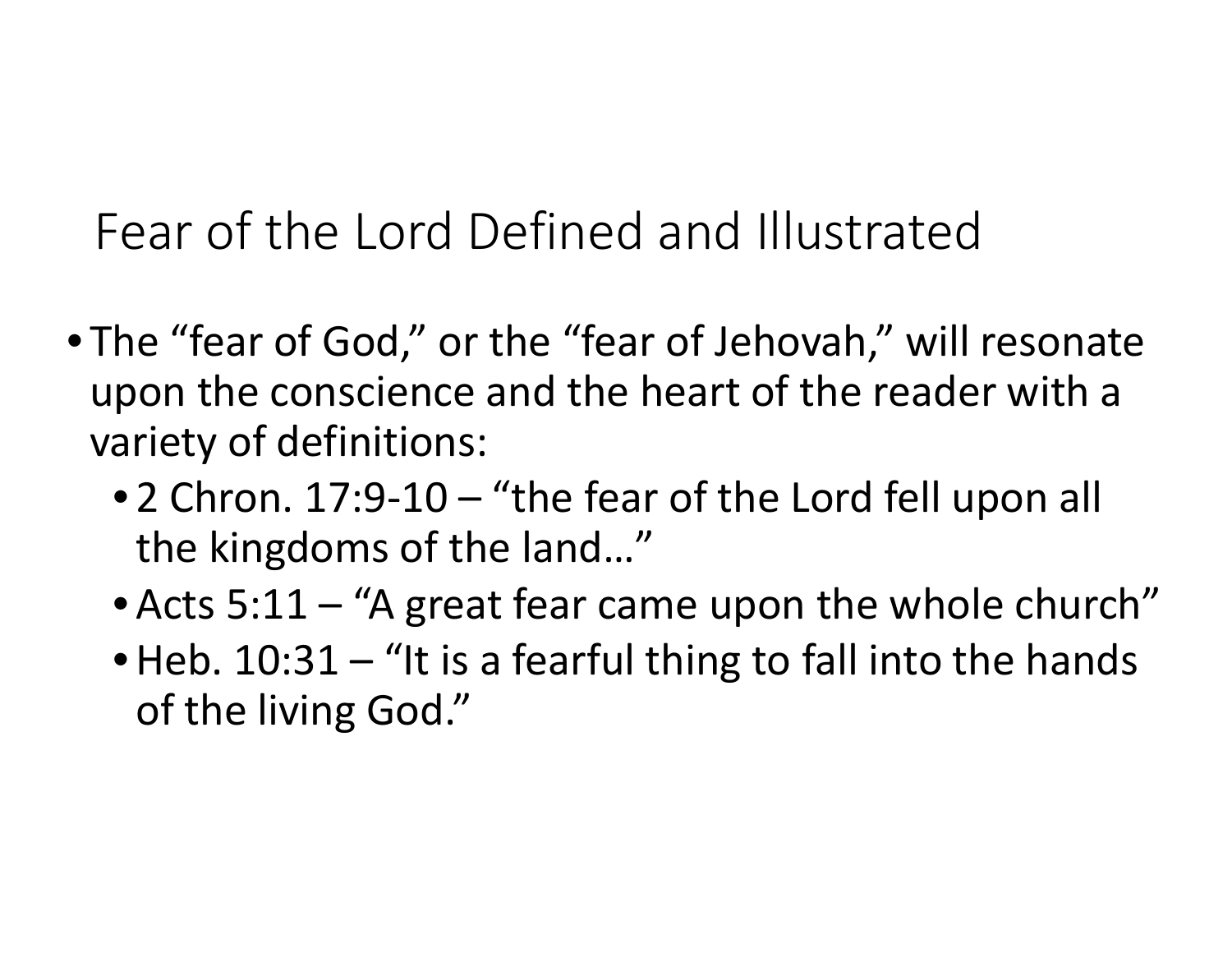## Fear of the Lord Defined and Illustrated

- Which "fear of the Lord" motivates your life in Christ?
	- Mk. 9:47-48 Fear of going to hell?
	- •Deut. 13:4 Fear that will govern your walk?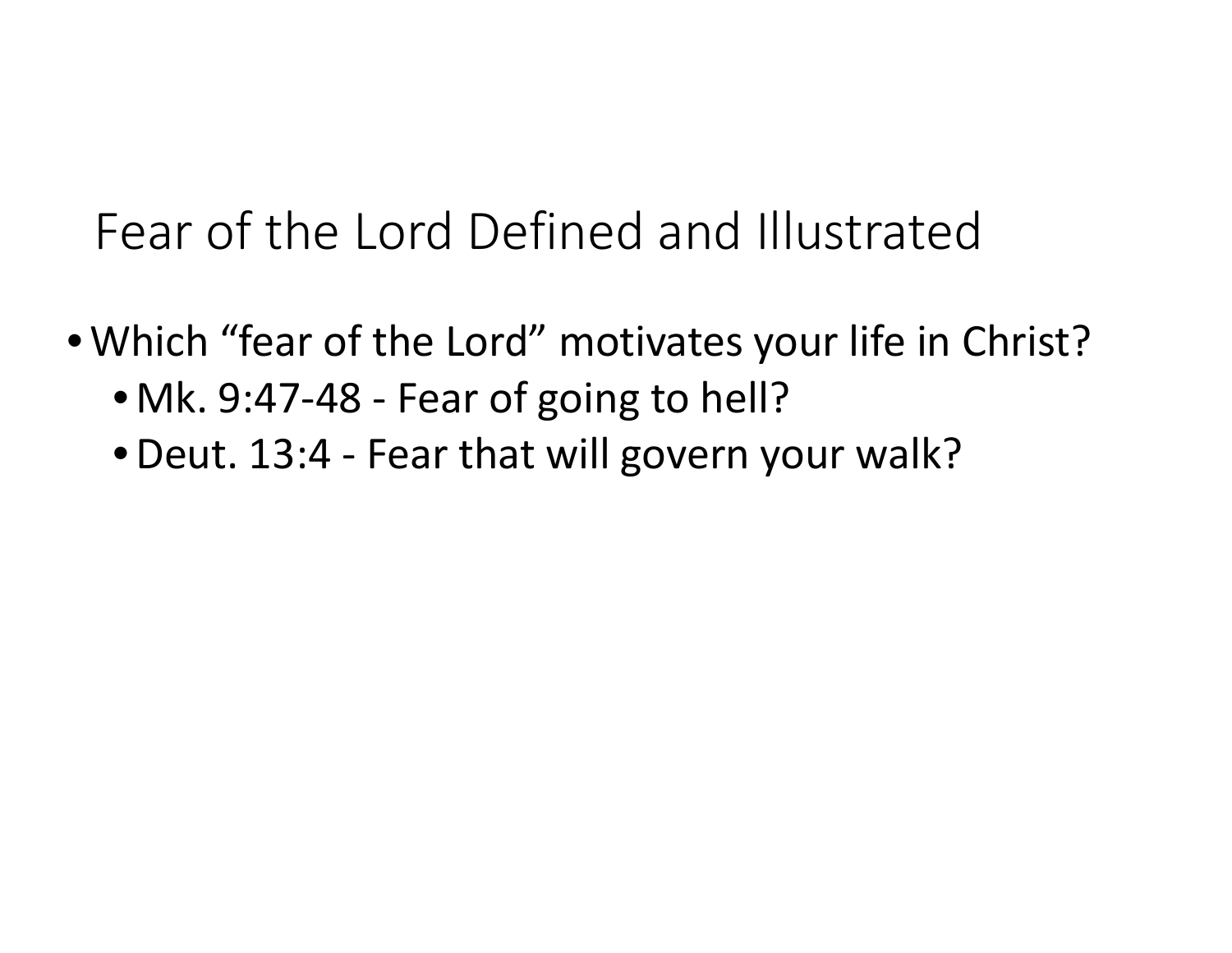## Methods of Turning the Heart unto Good

• The Lord (parents) uses three methods to turn the heart of a man (child) unto good:

> Punishment Reward Love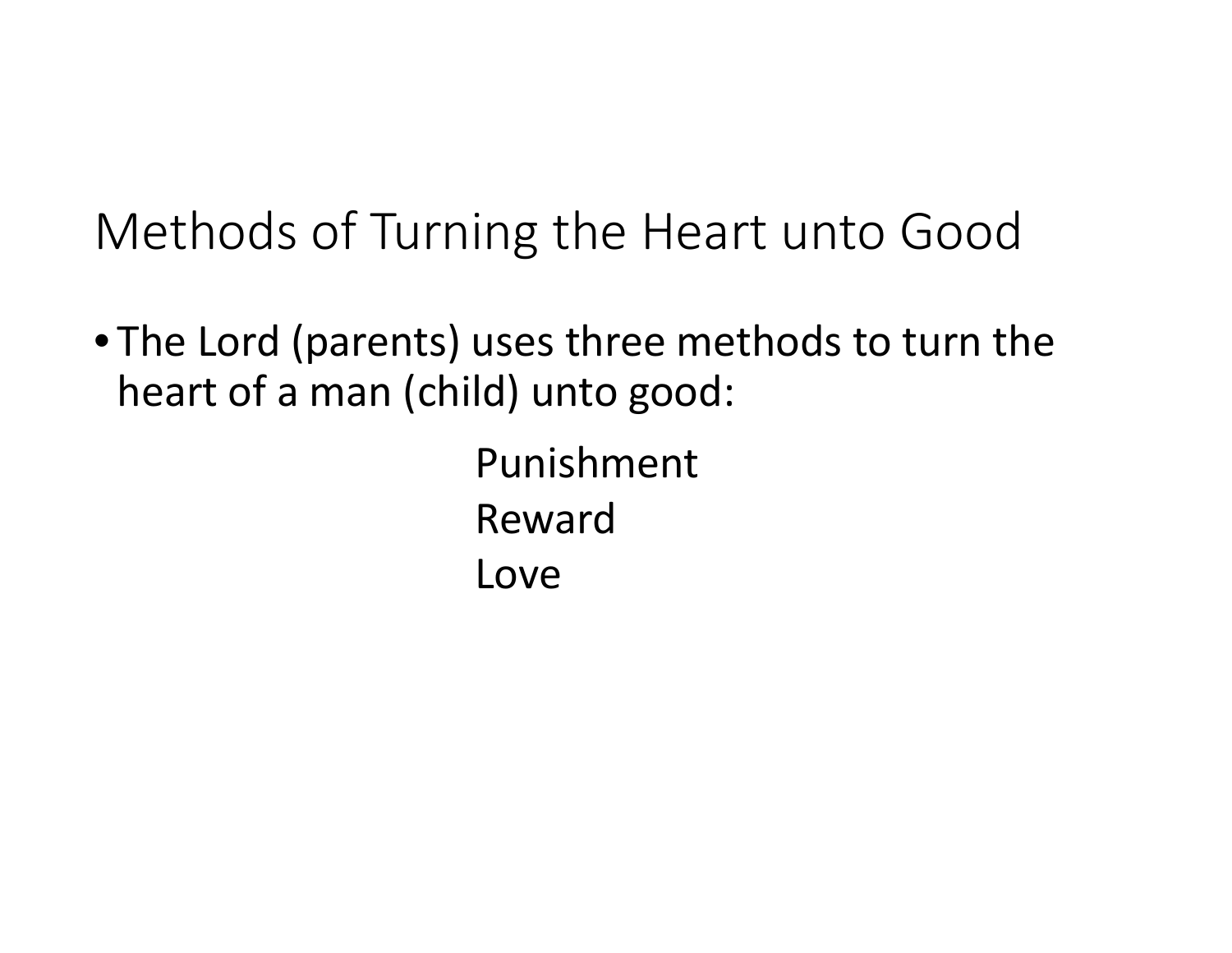What Motivates Your Obedience? Lk. 17:10

- •If you took away the fear of punishment, would you bow your knee to the Lord?
- If you took away the promise of reward, would you bow your knee to the Lord?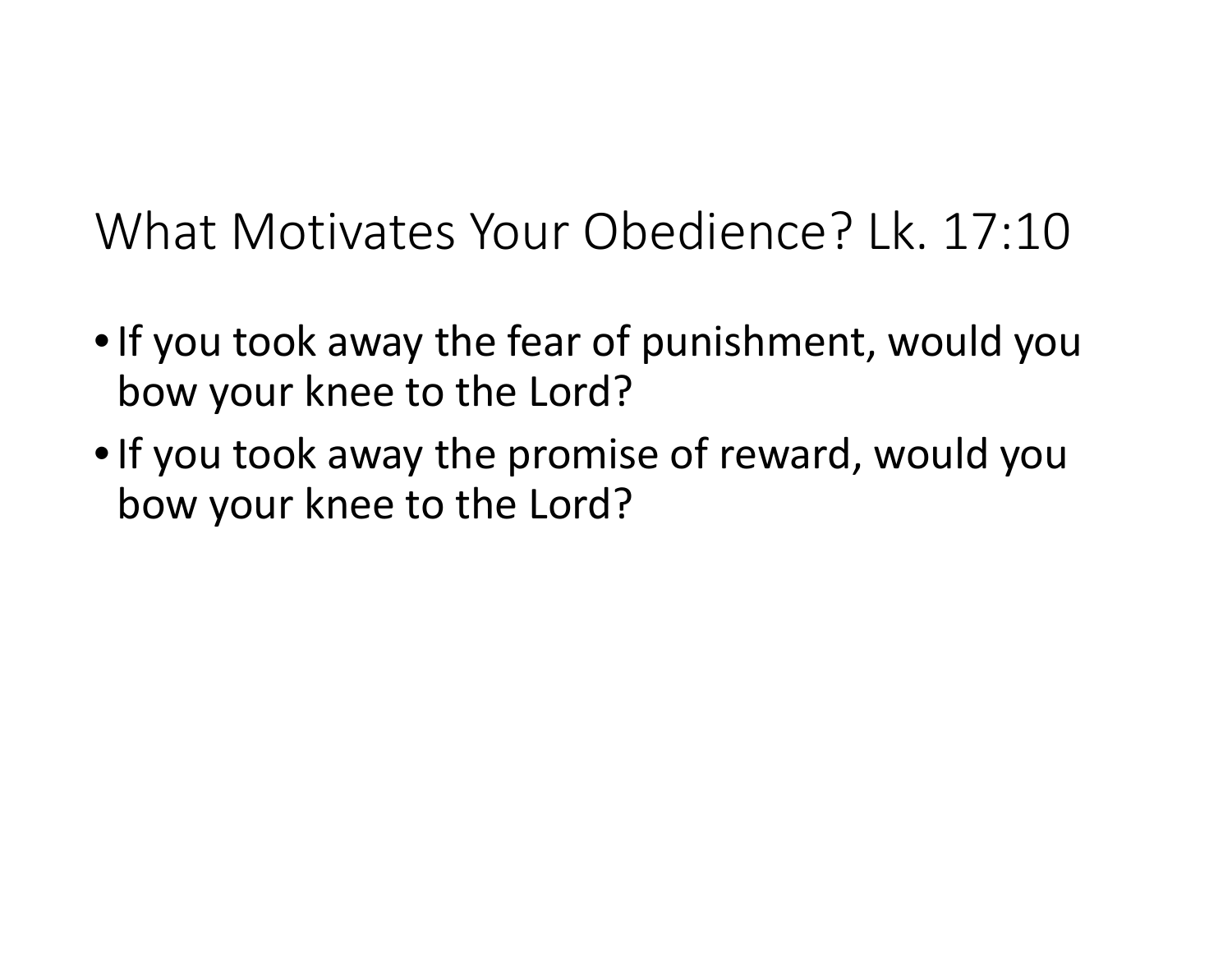No Fear of the Lord:

- Rom. 3:9-18 What is moving in the heart and mind of sinful man?
- The word "fear" here denotes "reverence, awe, veneration." There is no such regard or reverence for the character, authority, and honor of God as to restrain them from crime. Their conduct shows that they are not withheld from the commission of iniquity by any regard to the fear or favor of God." (Gill).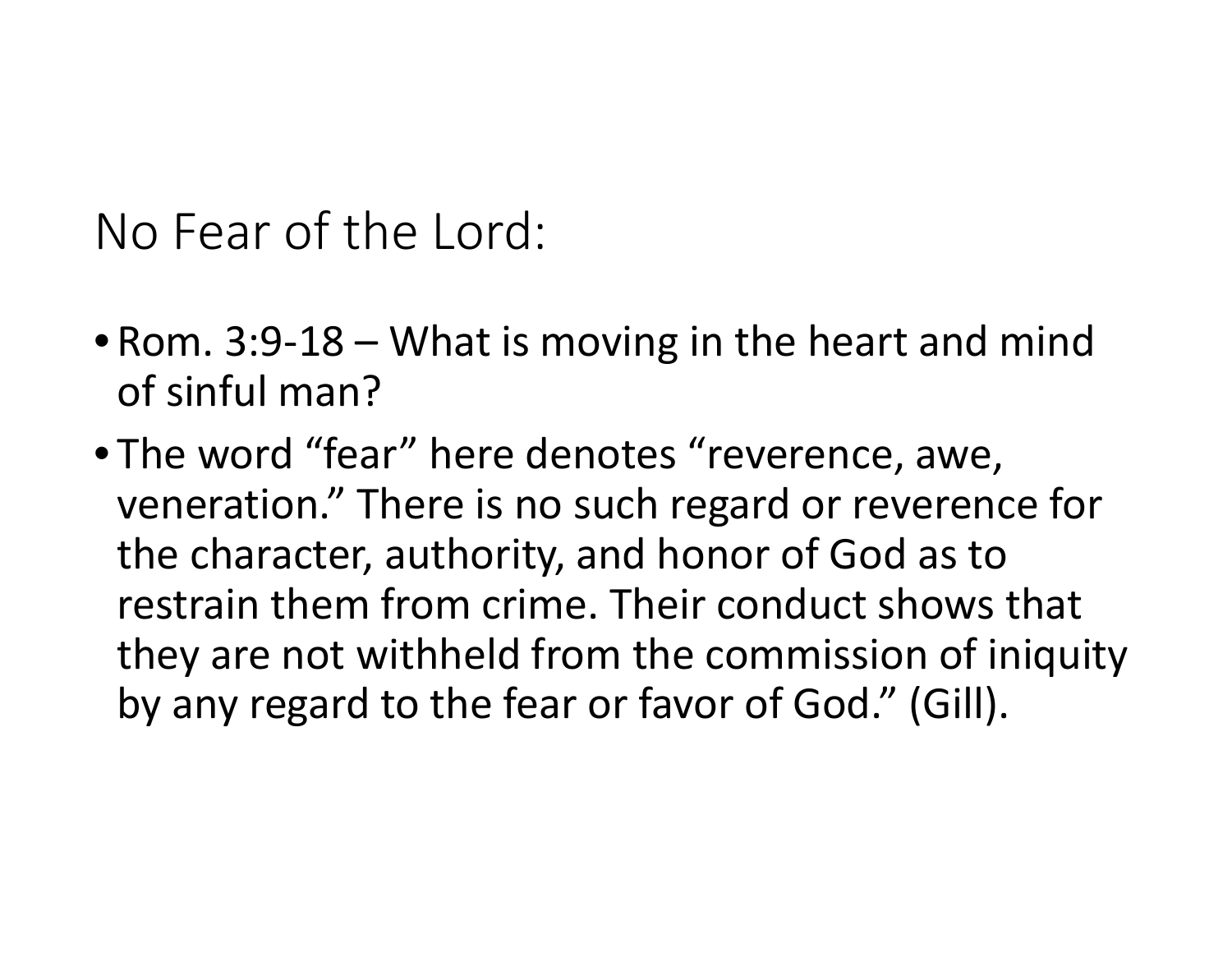No Fear of the Lord May Result From:

- Lk. 12:1 Through the hypocrisy of the religious...
- Psa. 14:1 The foolishness of the humanist.
- Psa. 36:1 From the faculty of the mind to the tongue, mouth, lips and feet there is no fear of God in them.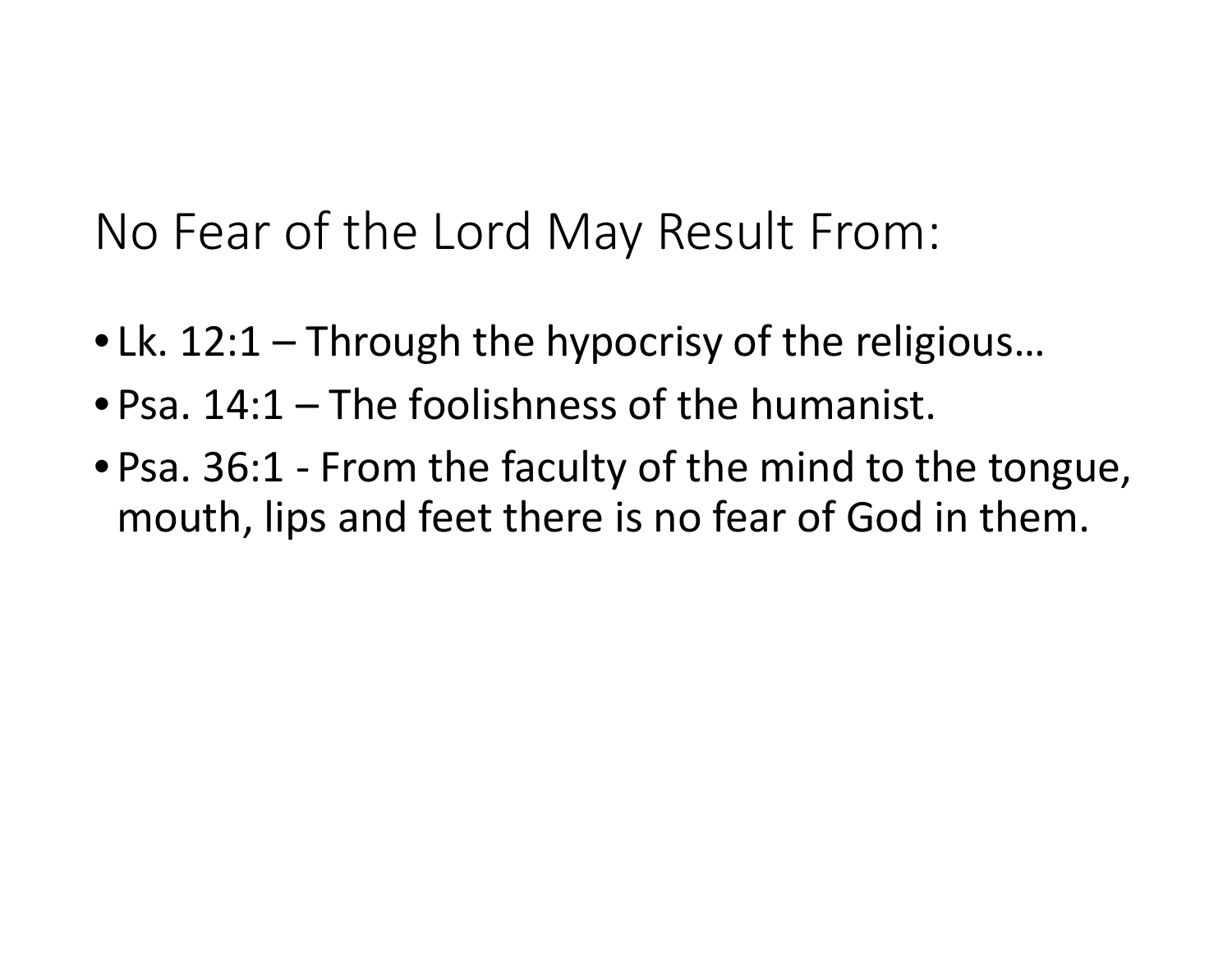Benefits of a Healthy Fear of the Lord:

- •Job 28:28 "Behold the fear of the Lord, that is wisdom"
- Job 6:14 A fear of the Almighty can be manifested in our dealings with our fellowman.
- Acts 9:31 "walking in the fear of the Lord"
- 2 Cor. 5:11 "Knowing therefore the fear of the Lord"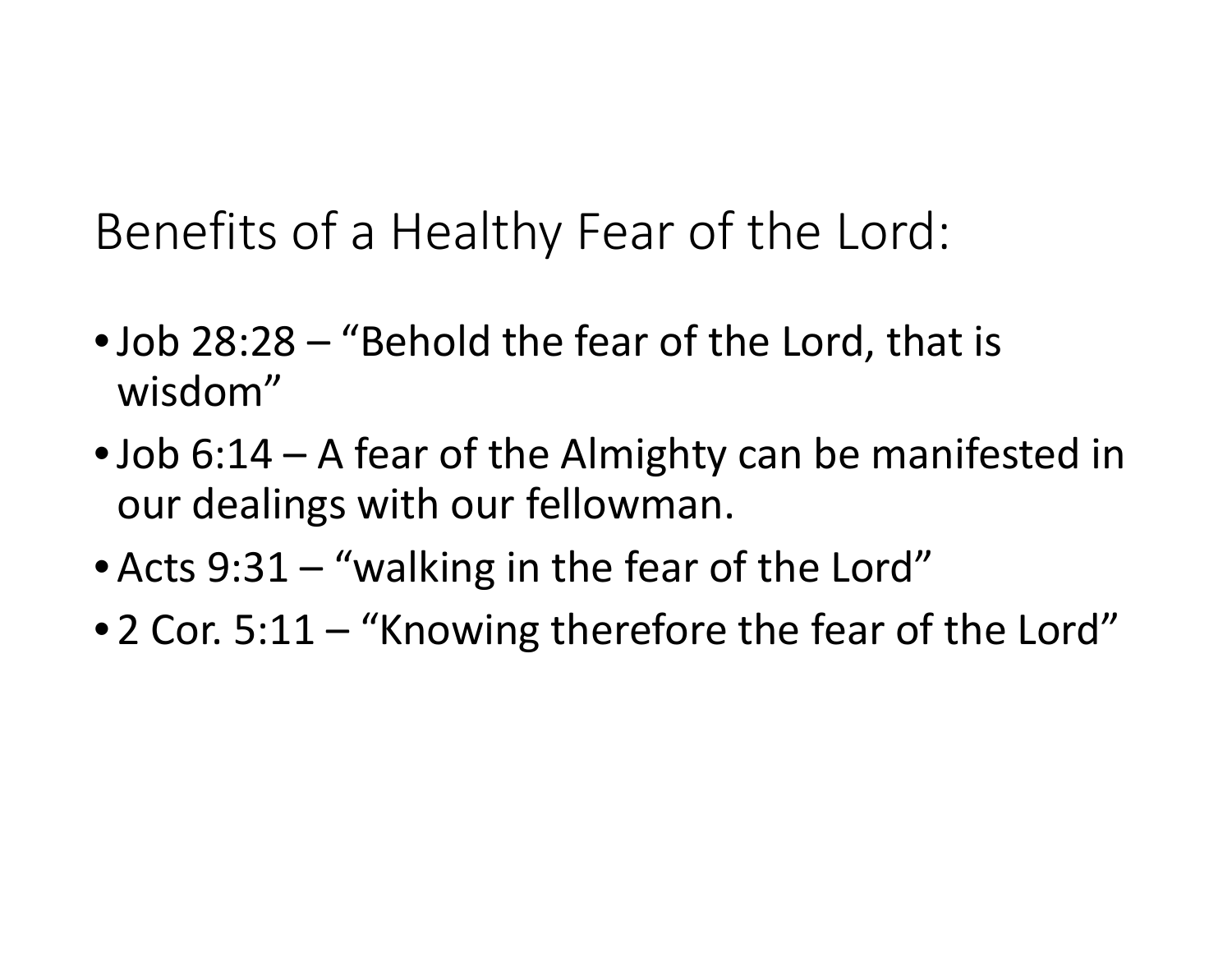Rulers to Have a Fear of God:

- Exod. 18:21 "provide out of all the people able men, such as fear God"
- 2 Chron. 19:5-7 Judiciary accountable to God
- Rom. 13:1, 3, 4; 1 Pet. 2:13-15 "no power but of God"…"sent by him"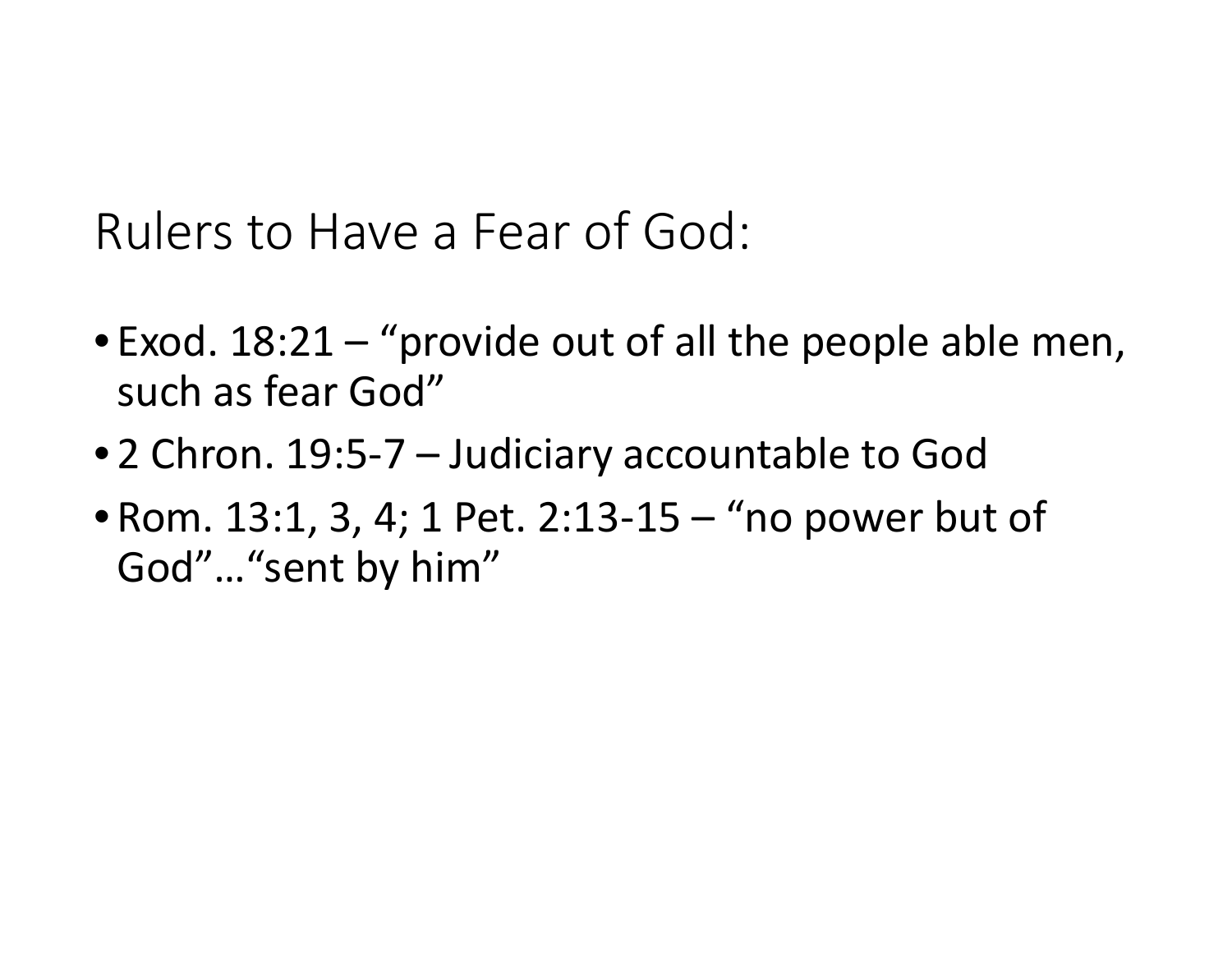#### Walking in His Ways

- •Deut. 8:6 "And thou shalt keep the commandments of Jehovah thy God, to walk in his ways, and to fear him."
	- Psa. 25:14 "The friendship of Jehovah is with them that fear him…"
	- Psa. 33:18 "the eyes of Jehovah is upon them that fear him"
	- Lk. 12:5 "But I will warn you whom ye shall fear"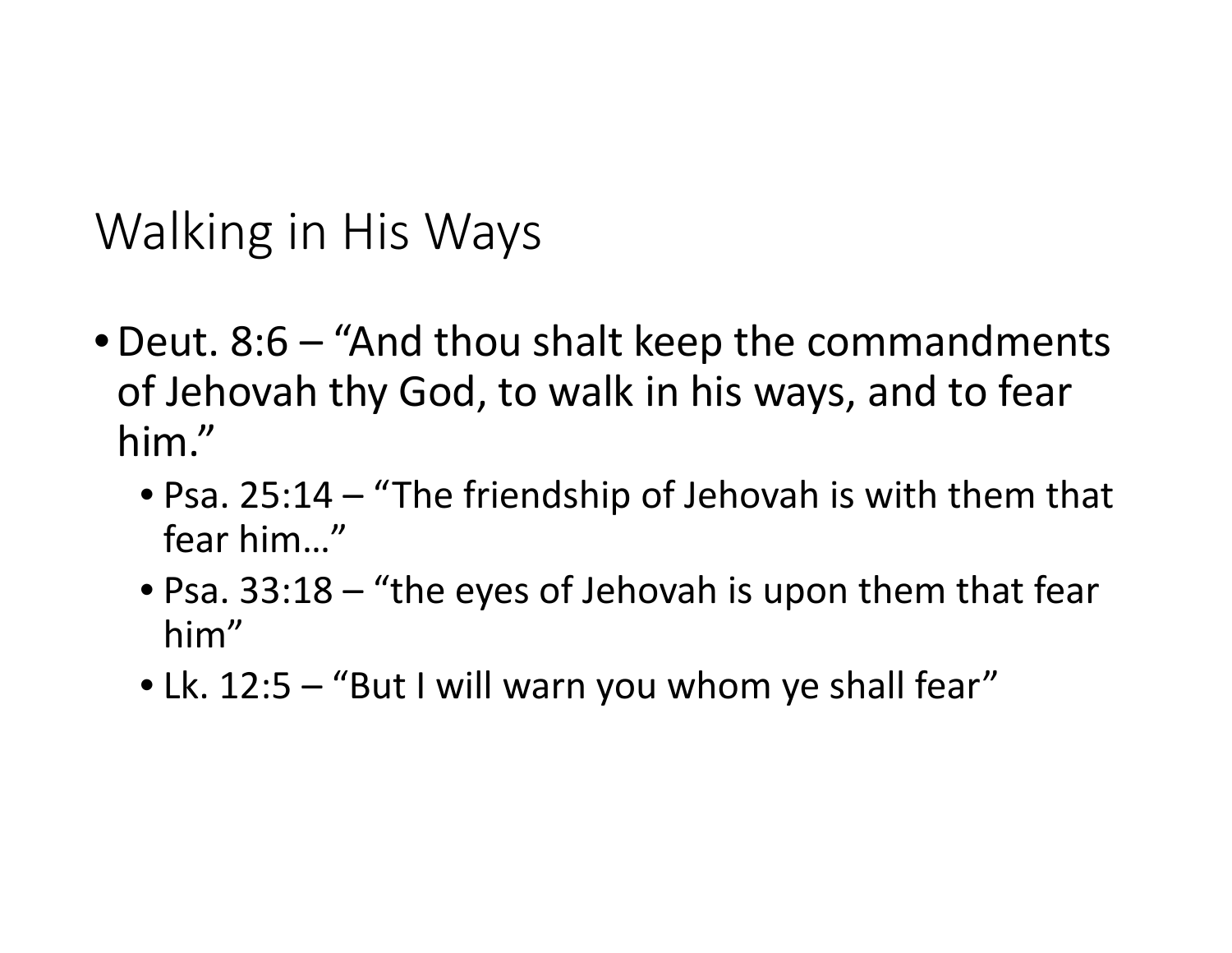# The fear of the Lord will regulate how men deal with one another. Nehemiah 5:9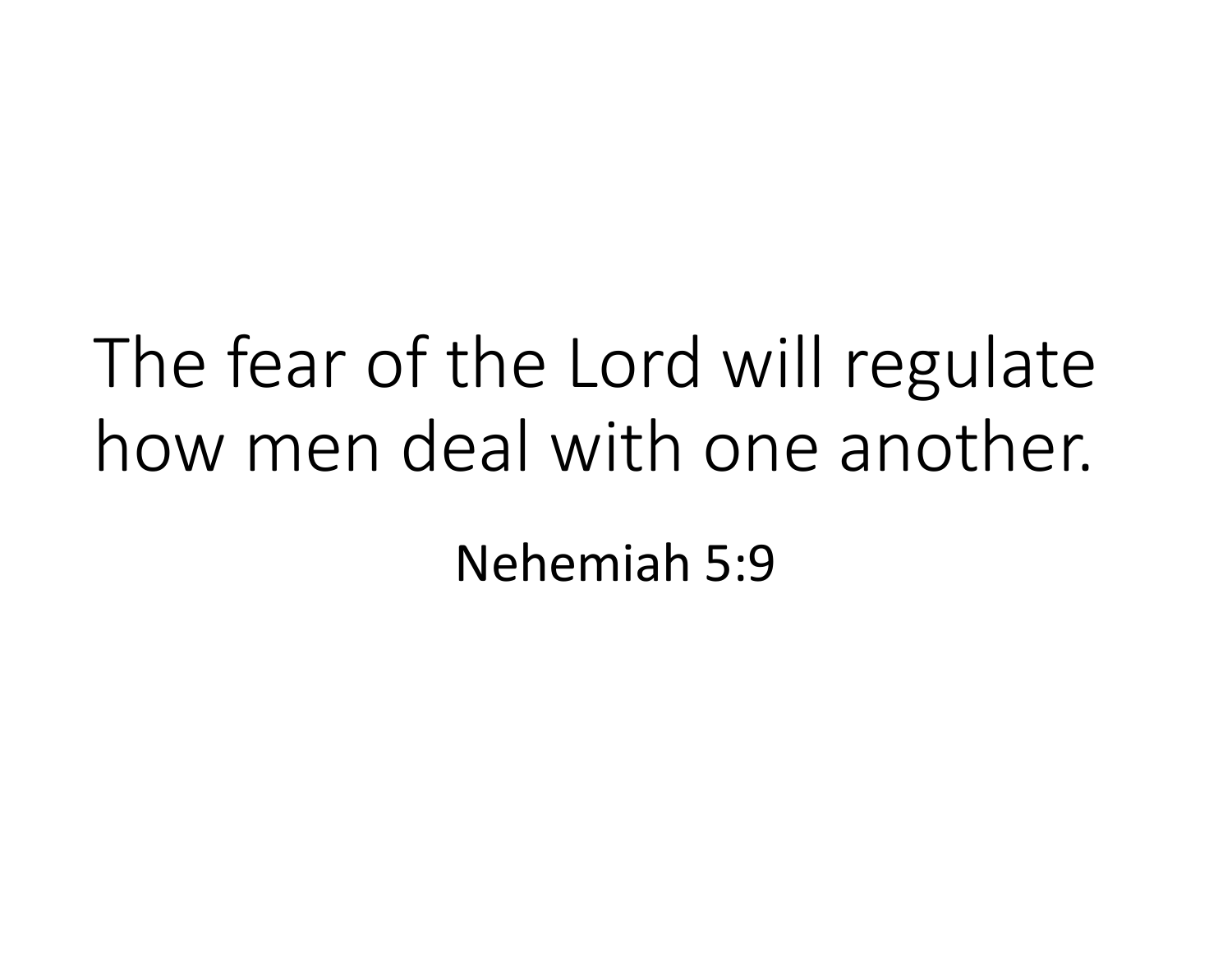A Fear of the Lord is a Taught Characteristic:

- Heb. 10:31 An awareness of a frightening situation.
- 1 Pet. 2:18 Respect in a way a servant fears his master.
- Heb. 12:28 Denotes reverence and awe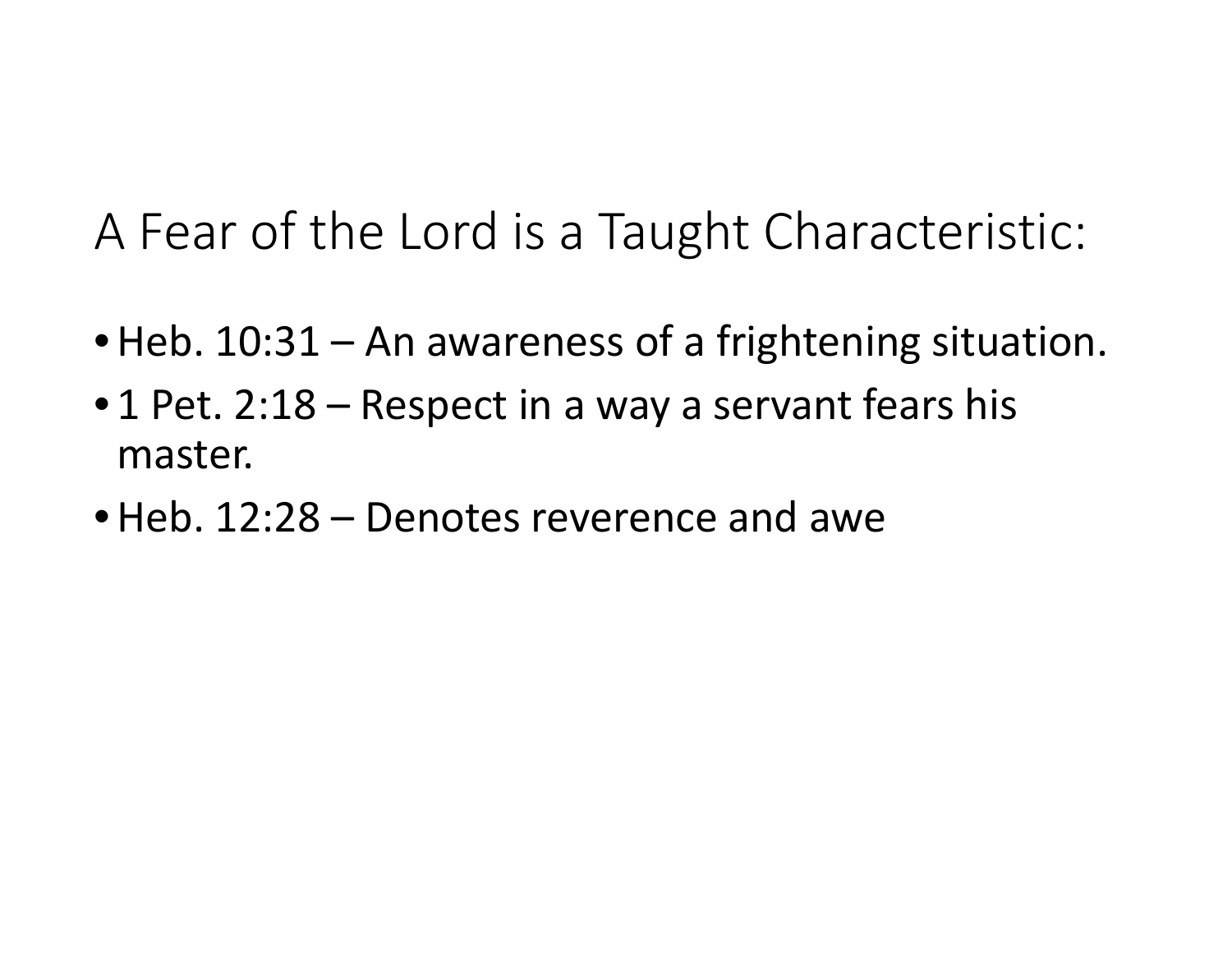The Scriptures and Fear of the Lord

- There is a direct correlation between reading the scriptures and a fear of the Lord:
	- Psa. 119:38 "Which is in order unto the fear of thee"
	- Deut. 4:23 A failure to remember the covenant will result in idolatry.
	- 1 Tim. 4:13 "give heed to reading"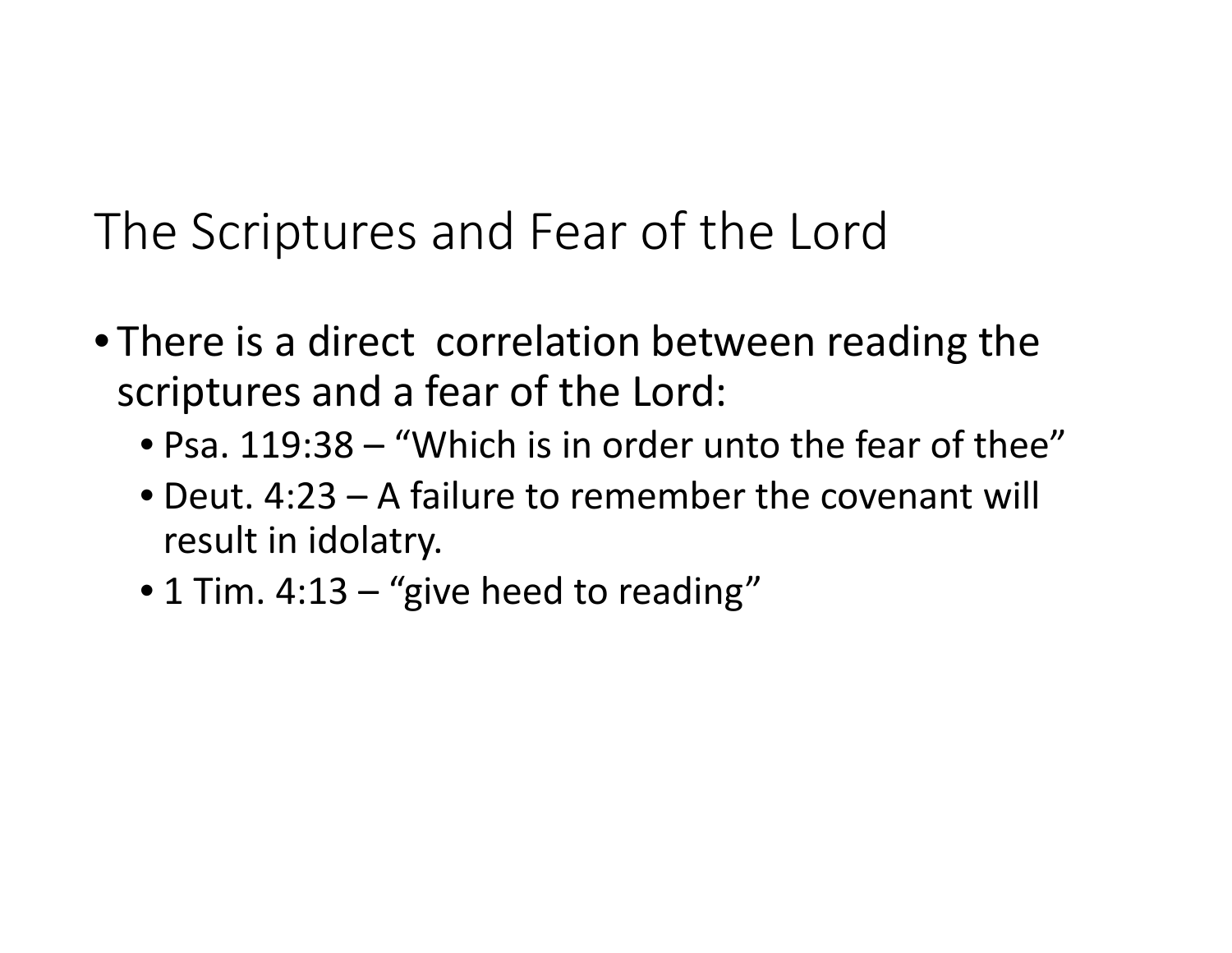Reading Advances Knowledge:

- •Deut. 17:18-20 "he shall read therein…that he may learn to fear Jehovah"
- The more you read, the more you learn, the more you learn, the more you are fearful to fall into the hands of the living God, the more you will reverence God, the more you will respect God…the less you read…?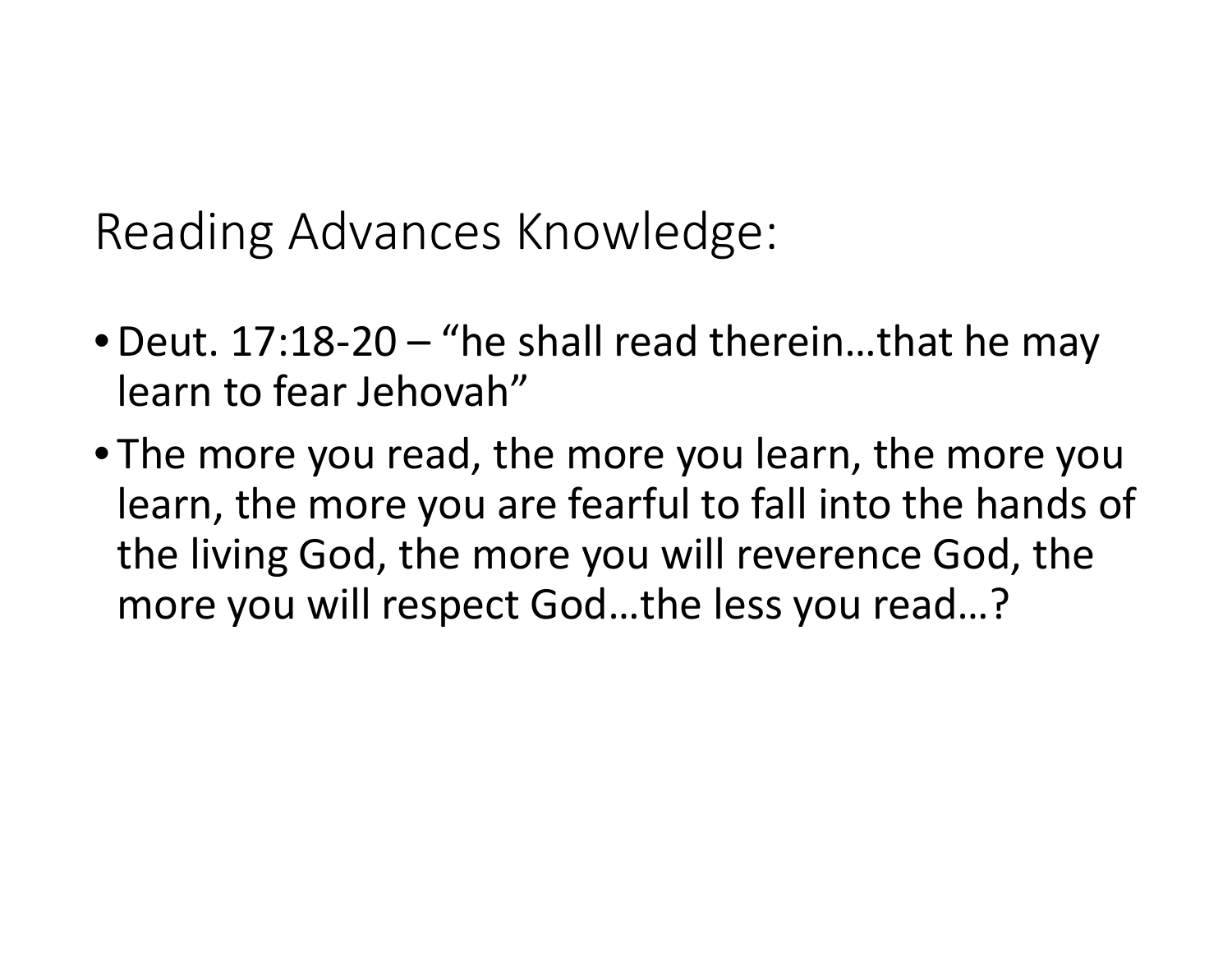#### Result:

Isa. 5:13 – "Therefore my people are gone into captivity for lack of knowledge; and their honorable men are famished." Don't be that guy.